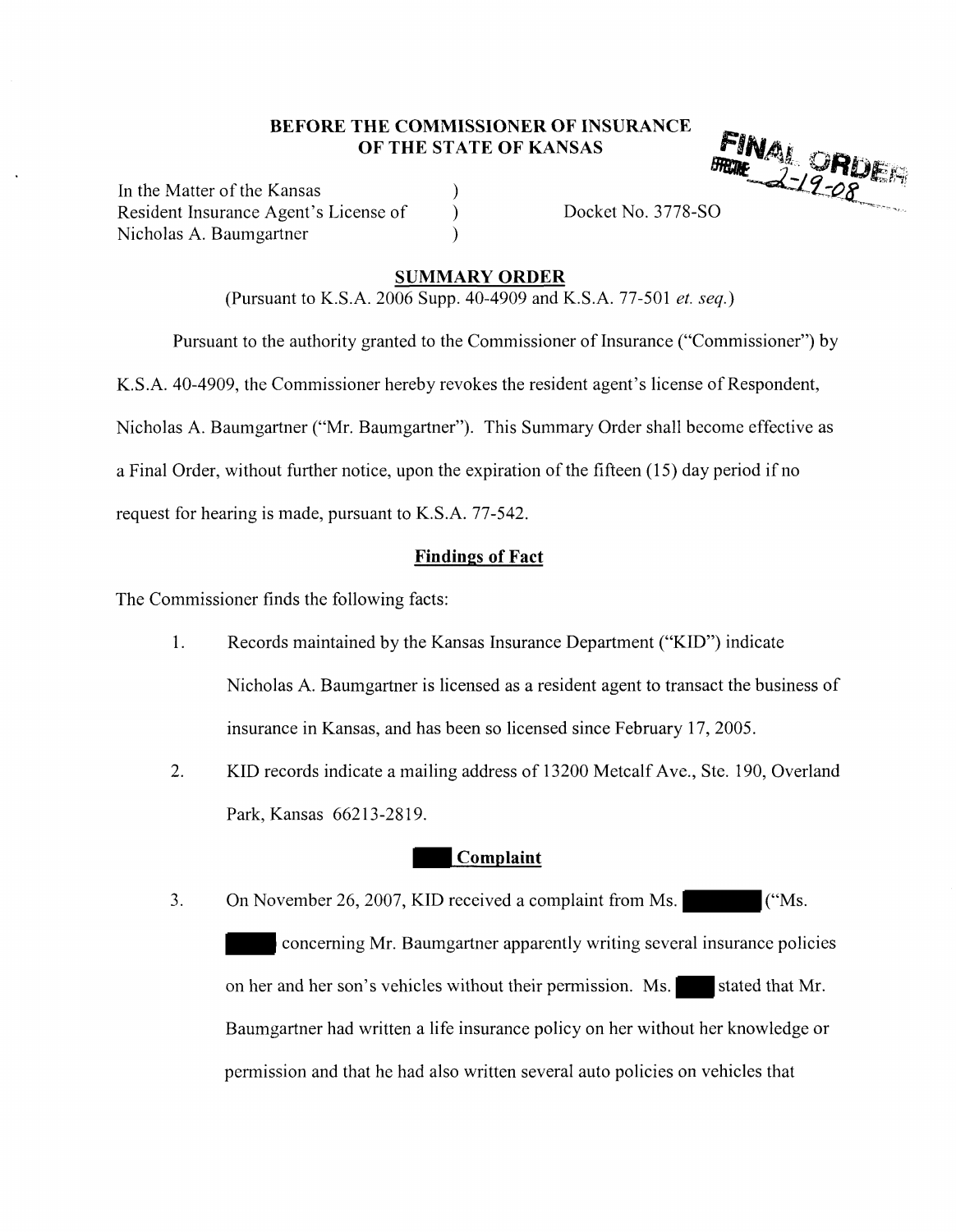neither she nor her son had ever owned. There were also auto polices on vehicles that were no longer in their possession or the VIN numbers had been altered.

- 4. **Ms.** Stated that this all came to light on or about October 24, 2007 when Ms. **<sup>1111111</sup>**received a letter in the mail from Farmers Insurance ("Farmers") informing her that they were reviewing her life insurance application.
- 5. During the week of October 29, 2007, **Ms.11111111** contacted Mr. Baumgartner's office for a copy of evidence of insurance on her son- vehicle. She was sent copies of three policies for vehicle's that were not a 2004 Saab, a 2001 Yamaha and a 2007 Chevrolet. **Ms.11111111** stated that **111111** never owned a 2004 Saab or a 2001 Yamaha and that the VIN for the 2007 Chevrolet was incorrect.
- 6. When Ms. 1111 **contacted Mr. Baumgartner and inquired as to the irregularities** she was told that it was a computer glitch and that they must have gotten mixed up with another client with the same last name.
- 7. **Ms.11111111** contacted Mr. Baumgartner on November 1, 2007 concerning this letter has she had not applied for any life insurance. Mr. Baumgartner explained to her that it was all a mistake and that she was only supposed to be on a list to offer life insurance. Ms. stated that Mr. Baumgartner kept telling her that everything was fine and that she "didn't need to contact corporate." This made her think that maybe she should contact Farmers directly.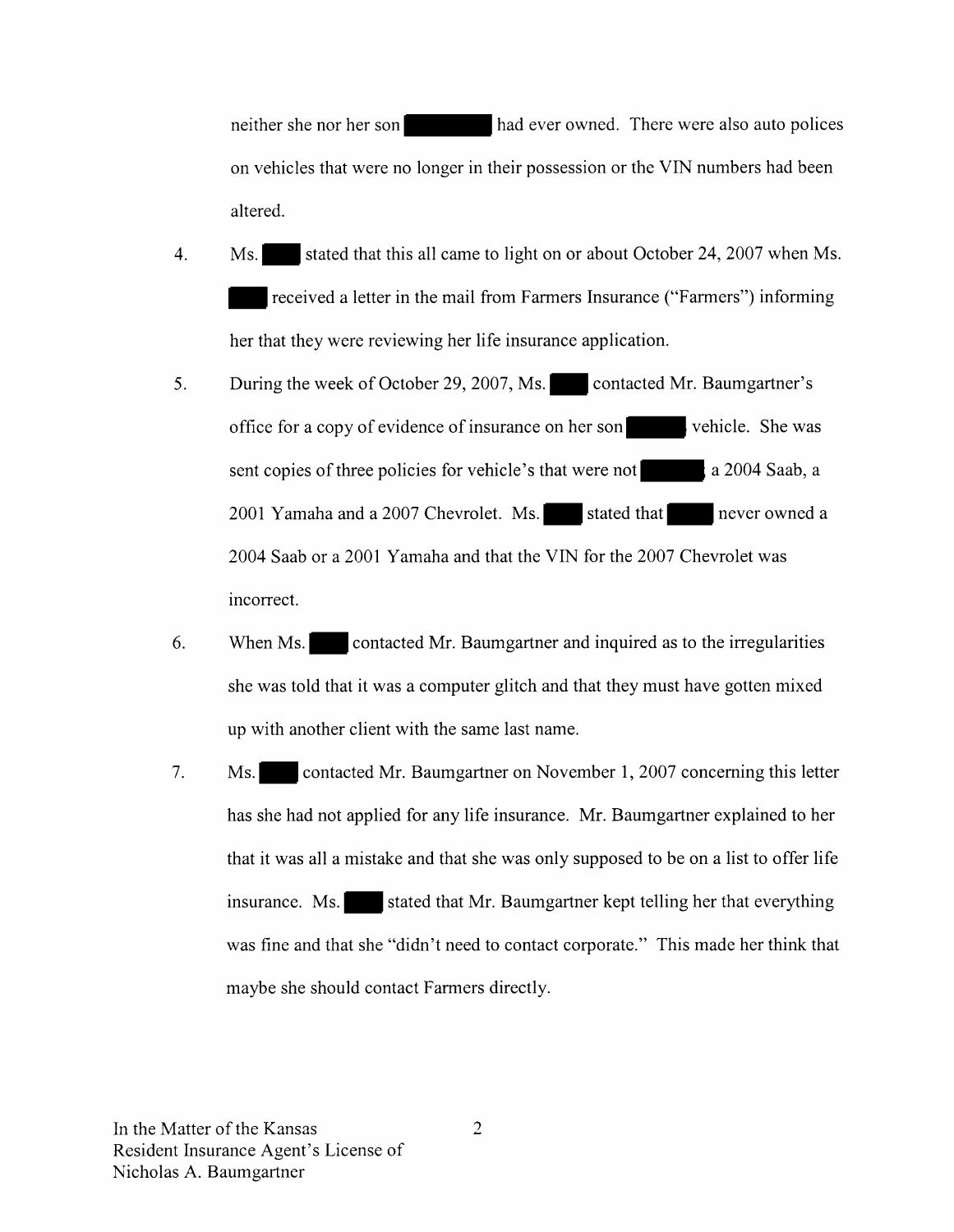- 8. On November 1, 2007, Ms. contacted Farmers and spoke with Debbie Jude. Ms. Jude asked her to submit a letter to Farmers stating that she had not requested the life insurance policy.
- 9. On November 3, 2007, Ms. received from Farmers a copy of the life insurance packet. Ms. was instructed to send a notarized statement back to Farmers if the signature was not hers,  $Ms.$  did this.
- 10. On November 12, 2007, Mr. Baumgartner contacted Ms. In this conversation he asked her what she said to Farmers.  $Ms.$  told him that she had returned the notarized statement stating that the signature was not hers.
- 11. On November 13, 2007, Mr. Baumgartner went to Ms.  $\vert$  is place of business and spoke with her. At that time he told her that "he had signed a three year contract with Farmers and in that time he had to write so many policies or he would lose his insurance license. And that he had written a life insurance policy on her without her permission." At that time Ms. informed Mr. Baumgartner that she had reported this incident to the Overland Park Police Department.
- 12. On November 16, 2007, Ms. again called Farmers insurance, this time to inquire as to the auto policies. After speaking with "Constance" at Farmers, Ms. was advised of at least six policies that were fraudulent.
- 13. On November 18, 2007, Ms. went through all the policies that had been sent to her in the mail and found twelve (12) false policies. The policies that Ms. found that were false are as follows:

Policy# Desc. of Vehicle '01 Yamaha Date Issued 10/19/07 Date to End 11/27/07 Reason Didn't Own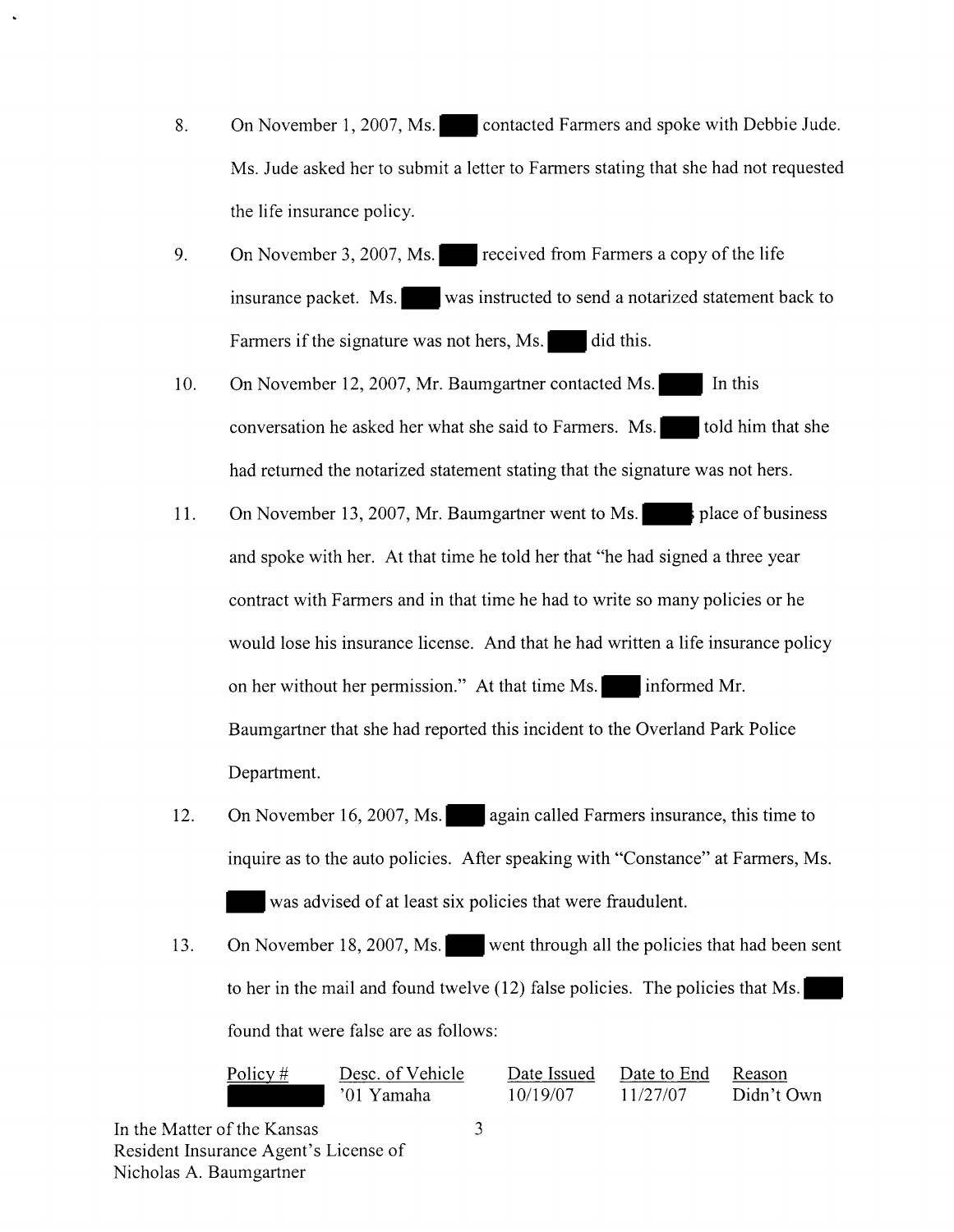|       | '02 Yamaha      | 10/18/07 | 10/23/07 | Didn't Own     |
|-------|-----------------|----------|----------|----------------|
|       | '93 Chevy Truck | 9/21/06  | 3/21/07  | Junked in 8/06 |
|       | '93 Chevy Truck | 2/16/07  | 8/16/07  | Junked in 8/06 |
|       | '93 Chevy Truck | 5/21/07  | 11/21/07 | Wrong VIN      |
|       | '93 Chevy Truck | 10/18/07 | 10/23/07 | Wrong VIN      |
|       | '04 Saab        | 10/22/07 | 10/23/07 | Didn't Own     |
|       | '04 Saab        | 10/22/07 | 10/23/07 | Didn't Own     |
|       | '07 Chevy Truck | 10/22/07 | 10/23/07 | Wrong VIN      |
|       | '07 Chevy Truck | 5/21/07  | 11/21/07 | Wrong VIN      |
|       | Renters for     | 6/9/06   | 6/9/07   | 1966 not 1986  |
| ????? | Renters for     |          |          | 1966 not 1986  |

- 14. On or about December 5, 2007, Randy Adair, Chief Fraud Investigator for KID spoke with Senior Auditor (SA) Matt Carr of Farmers. At that time SA Carr informed Mr. Adair that they were aware of at least seven other life policies written on the same day as  $Ms$ .  $\cdot$  and they believed they were falsified as well. SA Carr stated that Mr. Baumgartner had to produce a certain number of policies to be retained by Farmers.
- 15. On December 5, 2007, Mr. Adair made contact with Mr. Baumgartner. Mr. Baumgartner admitted to Mr. Adair that he had fabricated the life policy on Ms.

in order to meet his requirements with Farmers. During the course of this conversation Mr. Baumgartner also admitted to falsifying five other applications with Farmers in order to meet his obligation. Mr. Baumgartner insisted that no one was out any premium money as all the policies would cancel in 30 days for non-payment of premium. Mr. Baumgartner admitted that all the applications were in the names of actual insured's and that he forged their names to the applications.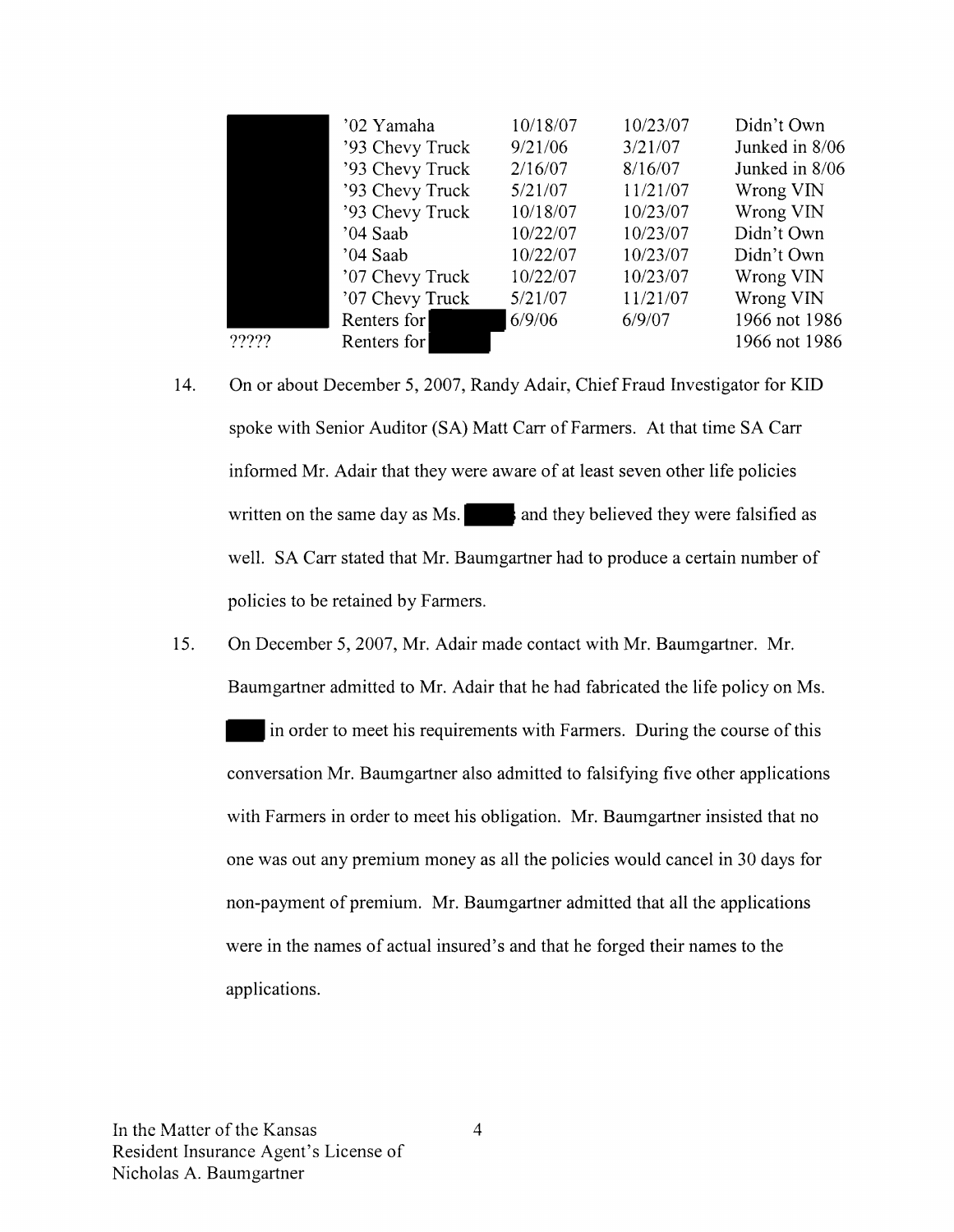16. On December 5, 2007, Mr. Baumgartner informed Mr. Adair that it was his intent to surrender his Kansas Resident Insurance Agent's License. To date this has not happened.

## **Applicable Law**

- 17. K.S.A. 2006 Supp. 40-4909 states, in pertinent part:
	- (a) The commissioner may deny, suspend, revoke, or refuse renewal of any license issued under this act if the commissioner finds that the applicant or license holder has:
		- (2) Violated
			- (A) any provision of chapter 40 of the Kansas Statutes Annotated, and amendments thereto, or any rule or regulation promulgated thereunder;
		- (7) Admitted to or been found to have committed any insurance unfair trade practice or fraud in violation of **K.S.A.** 40-2404 and amendments thereto.
		- (8) Used any fraudulent, coercive, or dishonest practice, or demonstrated any incompetence, untrustworthiness or financial irresponsibility in the conduct of business in this state or elsewhere.
		- (10) Forged another person's name to an application for insurance or to any document related to an insurance transaction.
	- (b) In addition, the commissioner may suspend, revoke or refuse renewal of any license issued under this act if the commissioner finds that the interests of the insurer or the insurable interests of the public are not properly served under such license.
- 18. K.S.A. 2006 Supp. 40-2404 states, in pertinent part: The following are hereby defined as unfair methods of competition and unfair or deceptive acts or practices in the business of insurance:
	- (11) Misrepresentation in insurance applications. Making false or fraudulent statements or representations on or relative to an application for an insurance policy, for the purpose of obtaining a fee, commission, money or other benefit from any insurer, agent, broker or individual.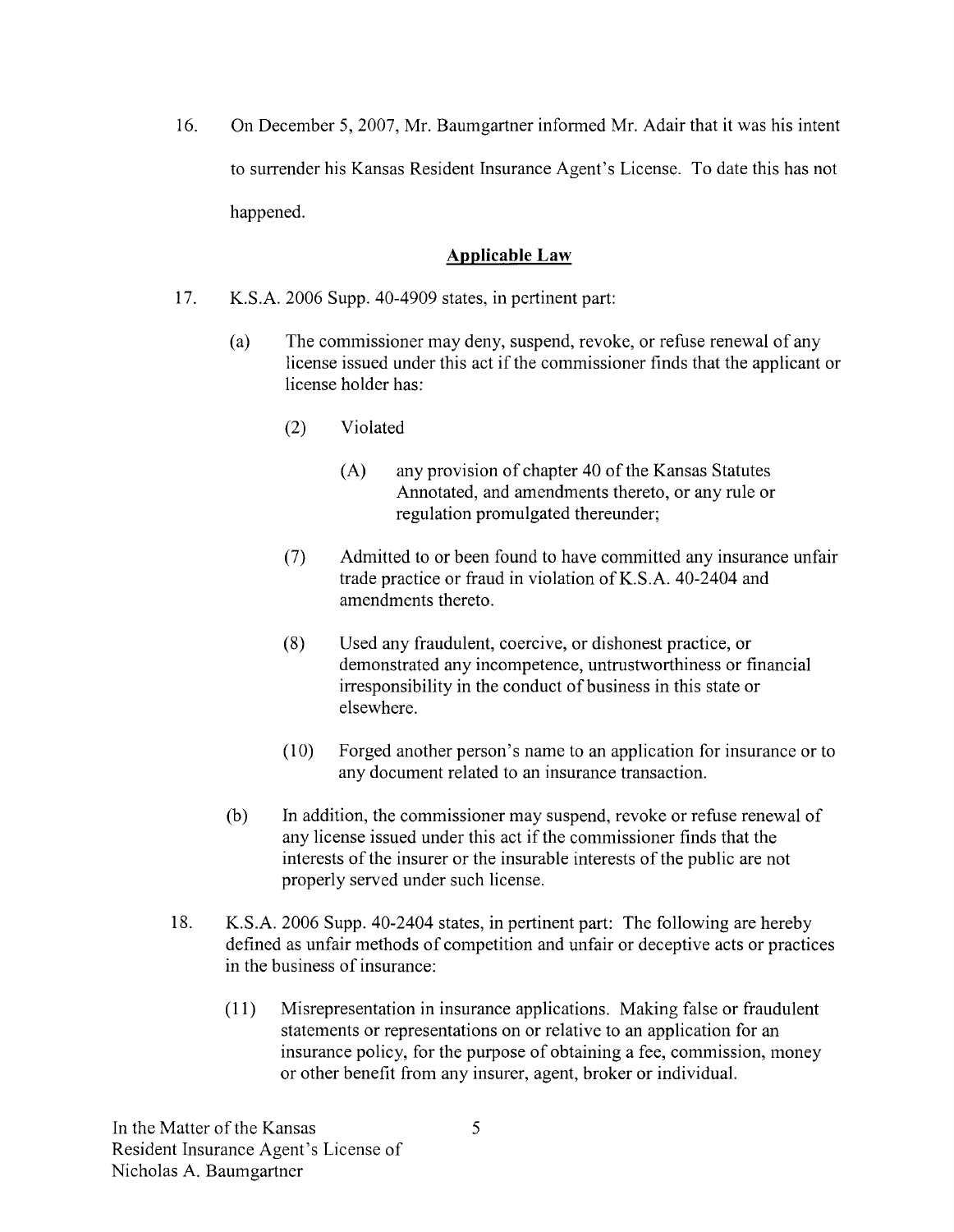- 19. K.S.A. 2006 Supp. 40-2,118 states, in pertinent part:
	- (a) For purposes of this act a "fraudulent insurance act" means an act committed by any person who, knowingly and with intent to defraud, presents, causes to be presented or prepares with knowledge or belief that it will be presented to or by an insurer, purported insurer, broker or any agent thereof, any written statement as part of, or in support of, an application for the issuance of, or the rating of an insurance policy for personal or commercial insurance, or a claim for payment or other benefit pursuant to an insurance policy for commercial or personal insurance which such person knows to contain materially false, information concerning any fact material thereto; or conceals, for the purpose of misleading, information concerning any fact material thereto.

### **Conclusions of Law**

- 20. The Commissioner has jurisdiction over Mr. Baumgartner as well as the subject matter of this proceeding, and such proceeding is held in the public interest.
- 21. The Commissioner finds that Mr. Baumgartner committed fraud in submitting an application for life insurance in the name of without Ms. permission; obtaining several fraudulent auto polices and renters policies for the purpose of obtaining a fee, commission or money or other benefit from any insurer is a violation of K.S.A. 40-2404(11).
- 22. The Commissioner finds that Mr. Baumgartner forged another person's  $\int$ hame to an insurance application without her knowledge or permission by using an electronic signature in violation of K.S.A. 2006 Supp. 40-4909(10).
- 23. The Commissioner finds that Mr. Baumgartner's act of submitting an application or life insurance on behalf of Ms. without her permission and obtaining several auto and renters policies without the knowledge or permission of Ms.

or her son<sup>-</sup> constitutes a dishonest practice in violation of K.S.A. 40-

 $4909(a)(8)$ .

In the Matter of the Kansas Resident Insurance Agent's License of Nicholas A. Baumgartner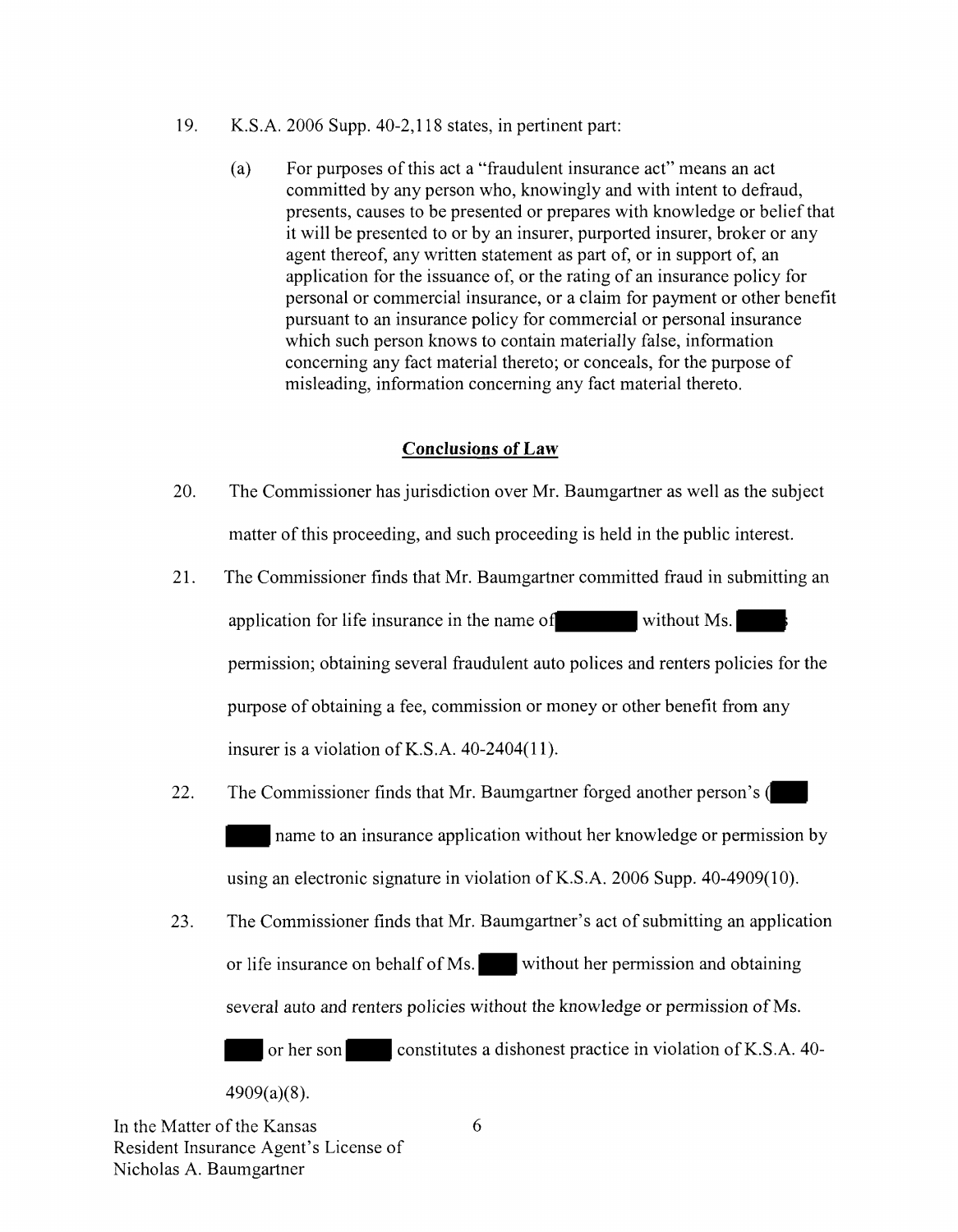- 24. The Commissioner finds that Mr. Baumgartner has demonstrated incompetence, untrustworthiness and financial irresponsibility in submitting several unauthorized policies in the name of  $\qquad$ and/or $\qquad$ a violation of K.S.A. 40-4909(a)(8).
- 25 The Commissioner finds that Mr. Hoffman committed a fraudulent insurance act by submitting several unauthorized and fraudulent insurance applications in violation of K.S.A. 40-2,118.
- 26. The Commissioner finds, pursuant to K.S.A. 40-4909(b ), that the insurable interests of the public are not properly served under Mr. Baumgartner's license.
- 27. Accordingly, the Commissioner concludes sufficient grounds exist for the revocation of the insurance agent's license of Nicholas A. Baumgartner pursuant to K.S.A. 40-4909(a) and (b).

### **IT IS THEREFORE ORDERED BY THE COMMISSIONER OF INSURANCE THAT:**

1. The Kansas Resident Insurance Agent's License of NICHOLAS A.

BAUMGARTNER is hereby **REVOKED** effective the effective date of this Order.

### 2. **IT IS FURTHER ORDERED** that NICHOLAS A. BAUMGARTNER shall

**CEASE** and **DESIST** from the sale, solicitation or negotiation of insurance and/or receiving

compensation deriving from the sale, solicitation or negotiation of insurance conducted after the

effective date of this Order.

### **NOTICE AND OPPORTUNITY FOR HEARING**

Nicholas A. Baumgartner, within fifteen (15) days of service of this Summary Order, may file with the Kansas Insurance Department a written request for hearing on this Summary Order, as provided by K.S.A. 77-542. In the event a hearing is requested, such request should be directed to:

John W. Campbell, General Counsel Kansas Insurance Department

In the Matter of the Kansas Resident Insurance Agent's License of Nicholas A. Baumgartner

7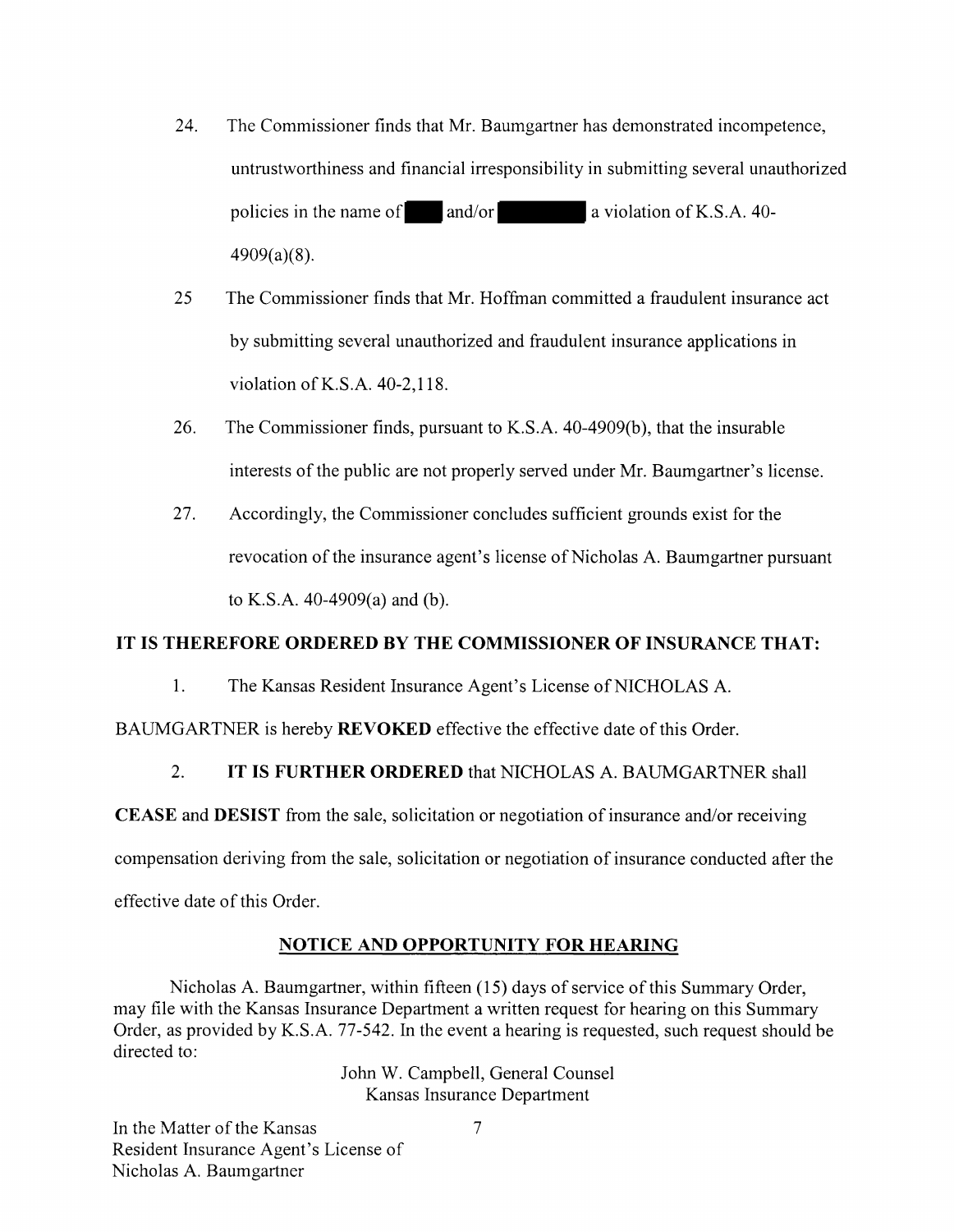420 S.W.  $9<sup>th</sup>$  Street Topeka, Kansas 66612

Any costs incurred as a result of conducting any administrative hearing shall be assessed against the agent/agency who is the subject of the hearing as provided by K.S.A. 40-4909(f). Costs shall include witness fees, mileage allowances, any costs associated with reproduction of documents which become part of the hearing record, and the expense of making a record of the hearing.

If a hearing is not requested, this Summary Order shall become effective as a Final Order, without further notice, upon the expiration of the fifteen (15) day period for requesting a hearing. The Final Order will constitute final agency action in the matter.

In the event the Petitioner files a petition for judicial review, the agency officer designated pursuant to K.S.A. 77-613(e) to receive service of a petition for judicial review on behalf of the Kansas Insurance Department is:

> John W. Campbell, General Counsel Kansas Insurance Department 420 S.W.  $9^{th}$  St. Topeka, Kansas 66612

IT **IS so ORDERED THIS** *J.'-1-h,* **DAY OF J ll~•a r~** , **2008, IN THE CITY OF**  TOPEKA, COUNTY OF SHAWNEE, STATE OF KAN**S**AS.



 $\lambda$   $\lambda$ 5AS. 2008, IN THE CITY OF

Sandy Praeger Commissioner of Insurance

By: Cauxt

John W. Campbell General Counsel

# **CERTIFICATE OF SERVICE**

The undersigned hereby certifies that she served the above and foregoing Summary Order on this  $\lambda$ <sup>4</sup>/<sub>h</sub> day of  $\lambda$  **Qn.** , 2008, by causing the same to be deposited in the United States Mail, first class postage prepaid, addressed to the following:

In the Matter of the Kansas Resident Insurance Agent's License of Nicholas A. Baumgartner